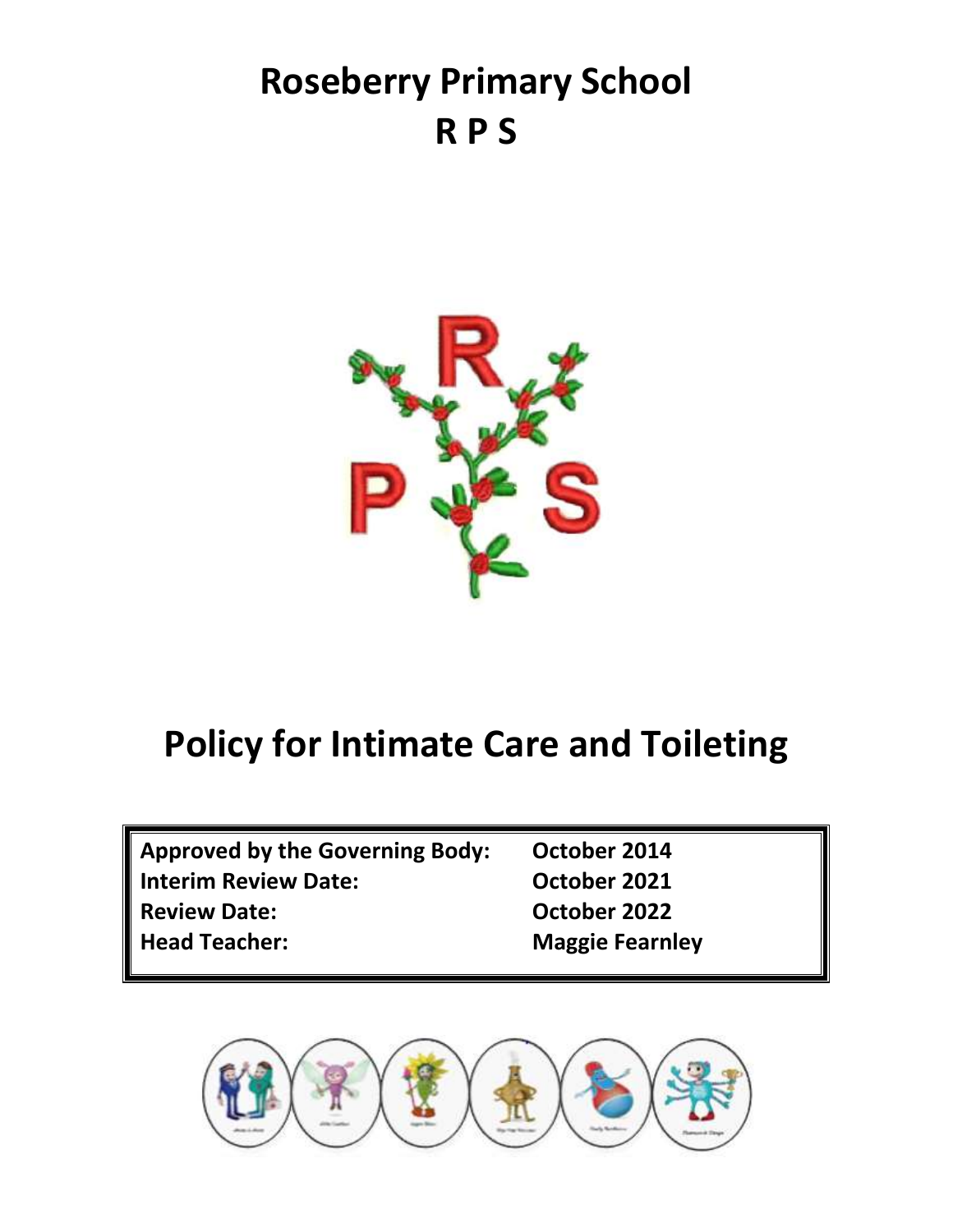## **Roseberry Primary School**

## **Intimate care and toileting policy**

## **Personal Development**

Achieving continence is one of the many developmental milestones usually reached within the context of learning before a child transfers to Nursery. However, at Roseberry we acknowledge that there may be children with longer term continence issues for whom an individual toileting plan may need to be put in place. In addition there may be children joining us in school who are at various points of developing their independence in toileting who may well need short term support in this important area of self care. No child will be refused a place in school in relation to continence issues.

Roseberry Primary School is committed wholeheartedly to working with children, parents and any support agencies deemed necessary to ensure appropriate provision is made for all children with needs in this specific area of personal development and in so doing fulfill a commitment to the promotion of our inclusive school ethos . We accept our responsibility to meet the needs of children with delayed personal development in the same way we aim to meet the needs of children with delayed language or any other kind of delayed development. We aim to make reasonable adjustments to meet the needs of each child and support children sensitively and with dignity in this matter.

## **Health and Safety**

In Early Years there is a dedicated area for the changing of children. All other classes have their own toilets located near their classrooms. Therefore, facilities for changing children are easily accessible.

The following procedures are for dealing with spillages of bodily fluids, e.g. when a child accidentally wets or soils themself, or is sick whilst on the premises.

- Staff to wear aprons, disposable gloves, visors and masks whilst changing a child.
- Changing area/toilet to be cleaned after use.
- Hot water and soap available to wash hands as soon as changing is done.
- Paper towels available to dry hands.
- Soiled nappies should be disposed of in a separate bin; nappies should be wrapped inwards and sealed in two bags.
- Wet or soiled underwear/clothing will be returned to parents at the end of the session.
- The accident book needs to be filled out and the top copy given to parents.
- If a child is distressed by the accident or does not want a member of staff to change them a phone call will be made to the parents to ask for guidance and advice.

Staff should be aware that:

- changing should not take place behind locked doors, but in an appropriate area where privacy and dignity can be maintained during the process.
- every attempt should be made to change a child whilst they are standing.
- the child should not be made to feel uncomfortable or in any way that they are a nuisance.

## **Child Protection**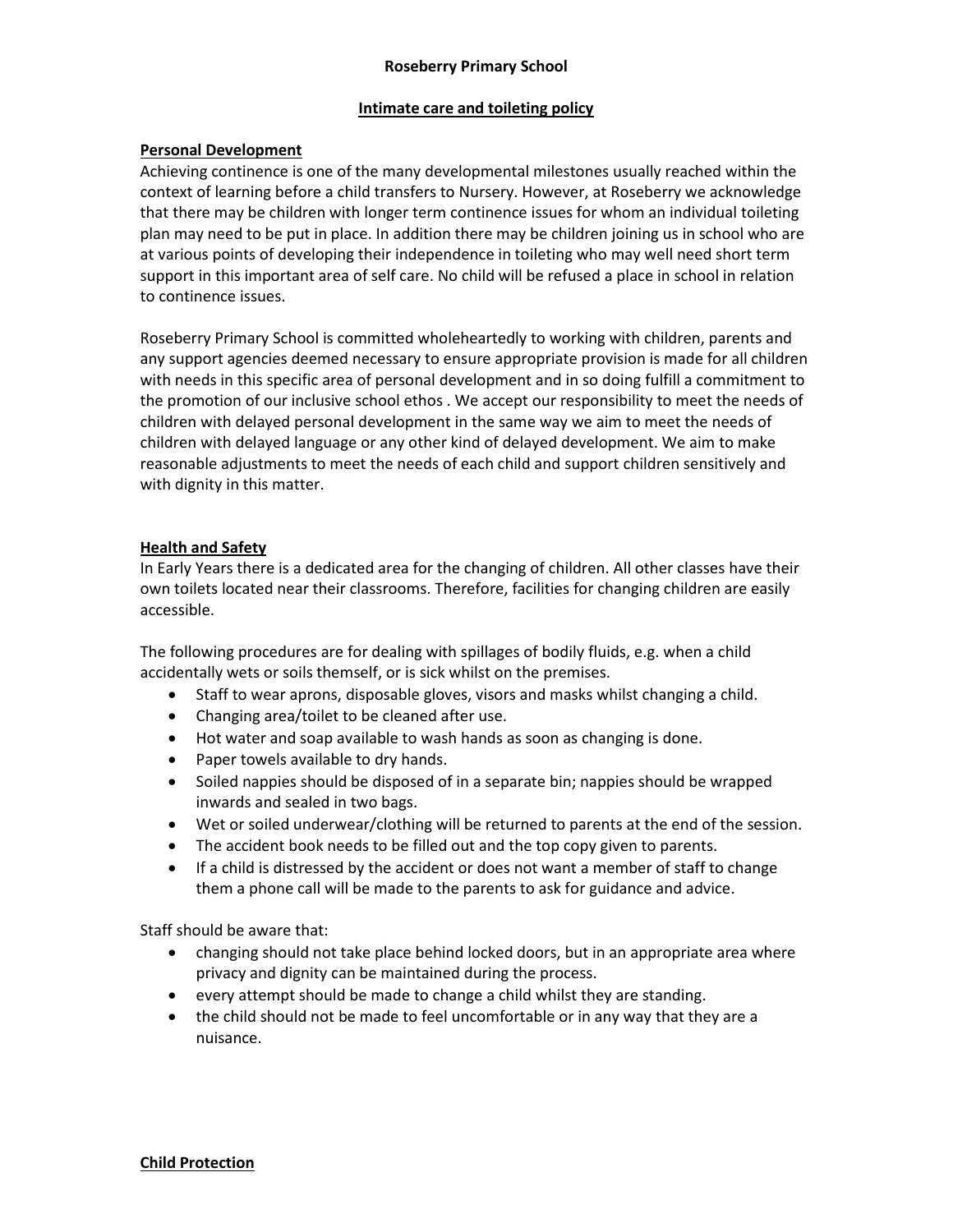The normal process of assisting with personal care should not raise child protection concerns. There are no regulations that state that a second member of staff must be available to supervise the process to ensure that abuse does not take place. All members of staff appointed at Roseberry have rigorous DBS checks which are carried out to ensure the safety of children and staff.

Staff who are carrying out intimate care duties should ensure that another appropriate adult is in the vicinity and is aware of the task to be undertaken.

Students, work experience students, parents and volunteers **should never** be involved in intimate care issues.

## **Agreeing a procedure for personal care**

Parents will be kept fully informed of the procedures the school will follow should their child need changing during school time. This information will be shared at entry meetings and paperwork will include parental consent for children to be changed (see appendix ii). A copy of the school policy will be available on the website or available on request. Guidelines for staff involved will be visibly displayed in the changing area (see appendix iii)

## **Partnership Working**

Issues around toileting are discussed with staff during the initial intake meetings or during the admissions process. During intake meetings parents are provided with opportunities to discuss any concerns they may have on a 1:1 basis with a member of the Early Years Team. The involvement of other agencies if necessary, e.g. Health Visitor, School Nurse or Children's Centre Staff may be required to support home and child with continence issues. If problems arise after the child has started school the key person will always be available to discuss concerns that parents may have.

In order to achieve a clear understanding of the shared responsibilities of both parents and school a mutual agreement will define each others expectations. This kind of agreement should help to avoid misunderstandings that might otherwise arise and help parents feel confident that the school is taking a holistic view of the child's needs. Issues agreed cover the following areas:

## **The Parents/Carers**

- Agreeing to change the child at the latest possible time before coming to school;
- Providing spare nappies and a change of clothes;
- Understanding and agreeing the school procedures followed during changing;
- Agreeing to inform the school should the child have any marks/rash;
- Agreeing to an individual toileting management plan if the child is in nappies or has a specific continence problem so that the best provision can be made (see appendix i)
- Agreeing to review the arrangements, in discussion with the school when necessary.

## **The School:**

- Agreeing to change the child should they soil themselves or become wet;
- Agreeing to implement the an individual toileting management plan if a child requires one
- Agreeing to report to the HT and/or the designated child protection member of staff should the child be distressed or if marks and rashes are seen;
- Agreeing to review arrangements, in discussion with parents/carers, when necessary. (See appendix ii for agreement)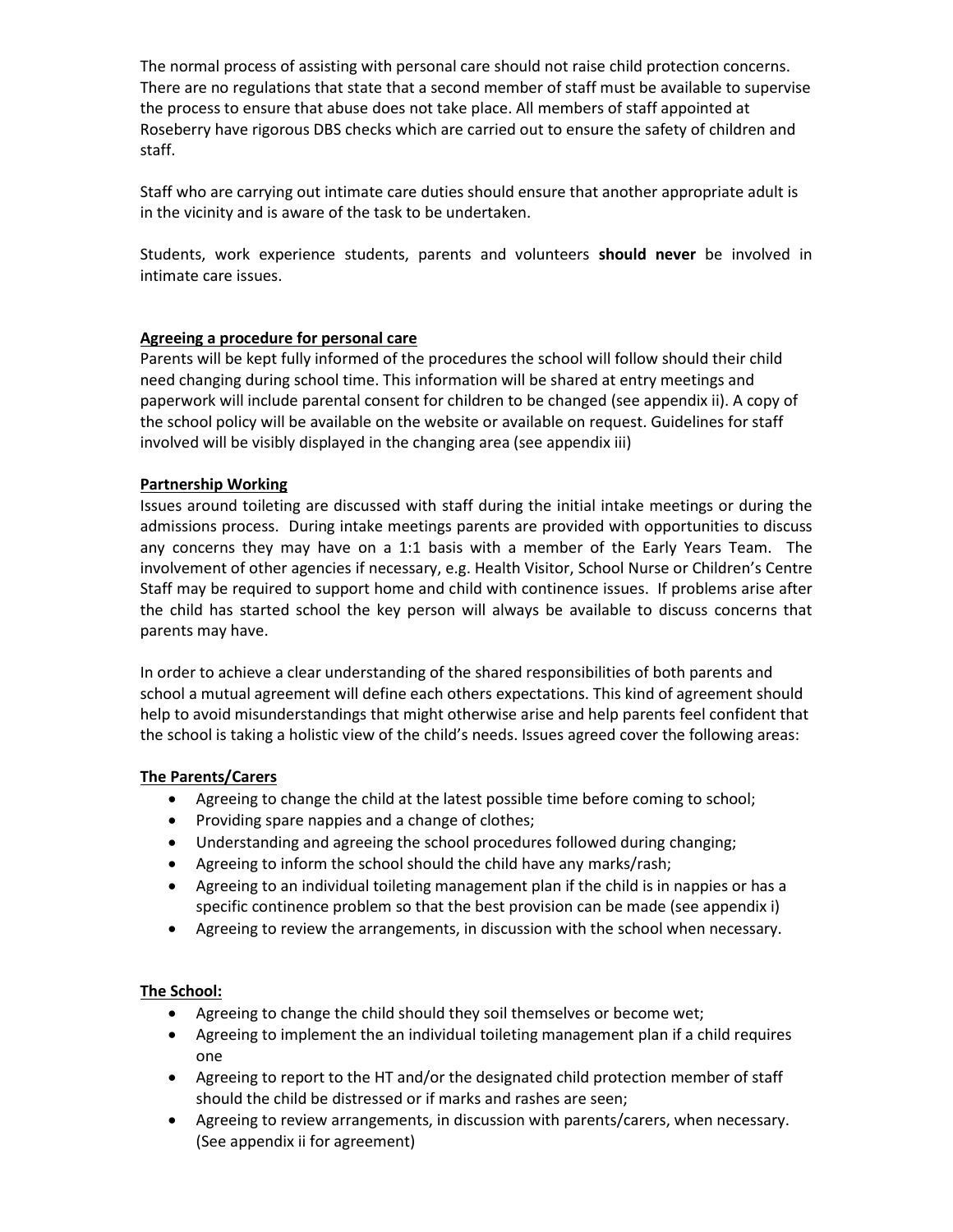## **Individual Toileting plan**

Name of Pupil: Date of Birth: Year Group:

Problem area: *(i.e. child wearing nappies, continence problems, medical issues etc.)*

Actions to be taken: *If nappy creams are needed these should be provided by home and labeled with the child's name.* 

Any additional issues for educational visits e.g. transport, ease of access to public conveniences etc. *(please ensure that this is also included on visit risk assessments)*

Date plan completed: Review date: Completed by:

Signed: (Headteacher/ SENCO/Teacher) Date:

Signed: (parent/ carer) Date: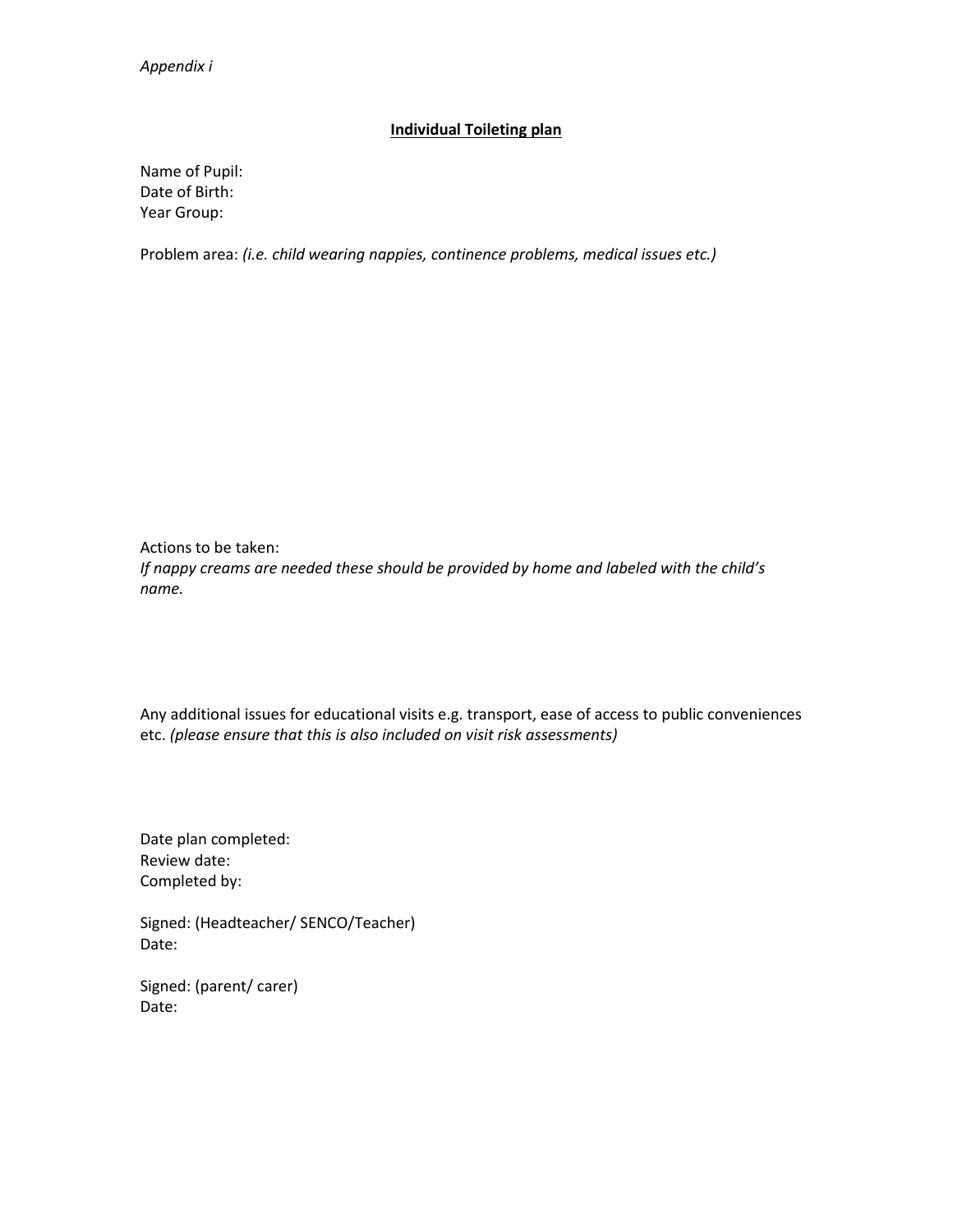## *Appendix ii*

## **Parental agreement of Responsibilities if a child is admitted into school with continence issues**

- To ensure that the child is changed at the latest possible time before coming to school.
- To provide nappies and a change of clothing.
- To inform the school of any marks or rashes.
- To continue to implement timed toilet training programme at home.
- To understand and agree the school procedures followed during changing.
- To work with the school to develop an individual toileting plan if the child is in nappies or has a specific continence problem so that the best provision can be made
- To review the arrangements, in discussion with the school when necessary.

#### **School's Responsibilities:**

- To change the child when soiled or wet following the agreed procedures.
- To report to the parent if the child becomes distressed or if mark/rashes are seen.
- To ensure where possible that the child will be changed by agreed members of staff.
- To discuss any proposed changes to toileting procedures with the parents/carers.
- To implement the an individual toileting plan if a child requires one
- To report to the HT and/or the designated child protection member of staff should the child be distressed or if marks and rashes are seen;
- To review arrangements, in discussion with parents/carers, when necessary.
- All staff to wear appropriate PPE when changing children.

I agree to my child being changed when at school by a member of school staff who has been DBS checked.

Parent/Carers' Signature…………………………………………………………………

Class Teacher's Signature…………………………………………………………………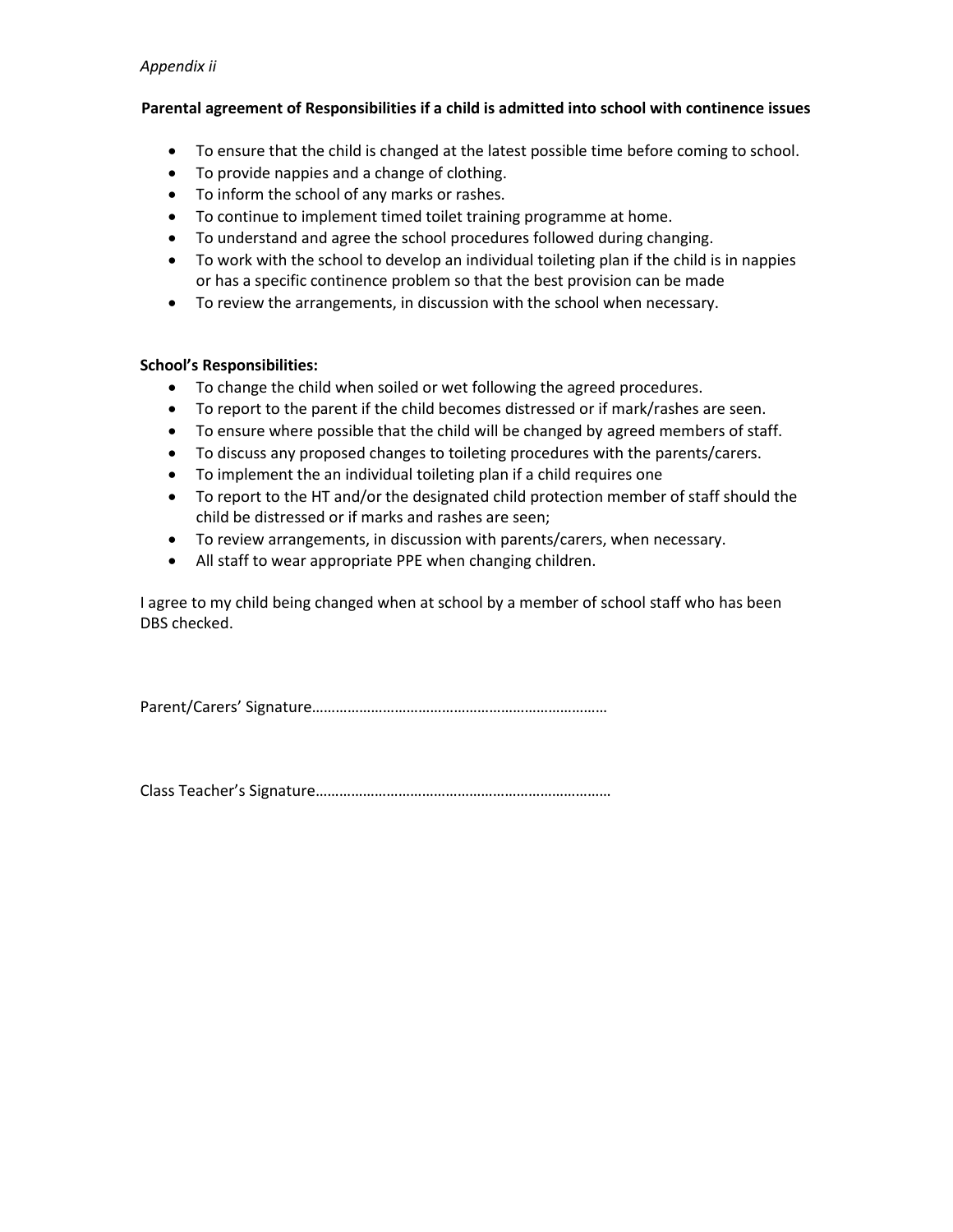**Parental agreement for staff to change a child in the event of an accident within school**.

I \_\_\_\_\_\_\_\_\_\_\_\_\_\_\_\_\_\_\_\_\_\_\_\_\_\_\_\_\_\_\_\_\_\_\_\_\_\_\_\_\_\_\_\_\_\_\_\_\_\_\_\_\_\_\_\_\_\_\_\_\_\_\_\_\_

agree for the member of staff at Roseberry Primary School who has been DBS checked to change my child

is he/she accidentally wets or soils them self, or is sick whilst on the premises.

I understand the School's Responsibilities:

- To change the child when soiled or wet following the agreed procedures.
- To report to the parent if the child becomes distressed or if mark/rashes are seen.
- To ensure where possible that the child will be changed by agreed members of staff.
- To report to the HT and/or the designated child protection member of staff should the child be distressed or if marks and rashes are seen;
- To review arrangements, in discussion with parents/carers, if my child should require further support with continence.
- All staff to wear appropriate PPE when changing children.

Parent/Carers' Signature…………………………………………………………………